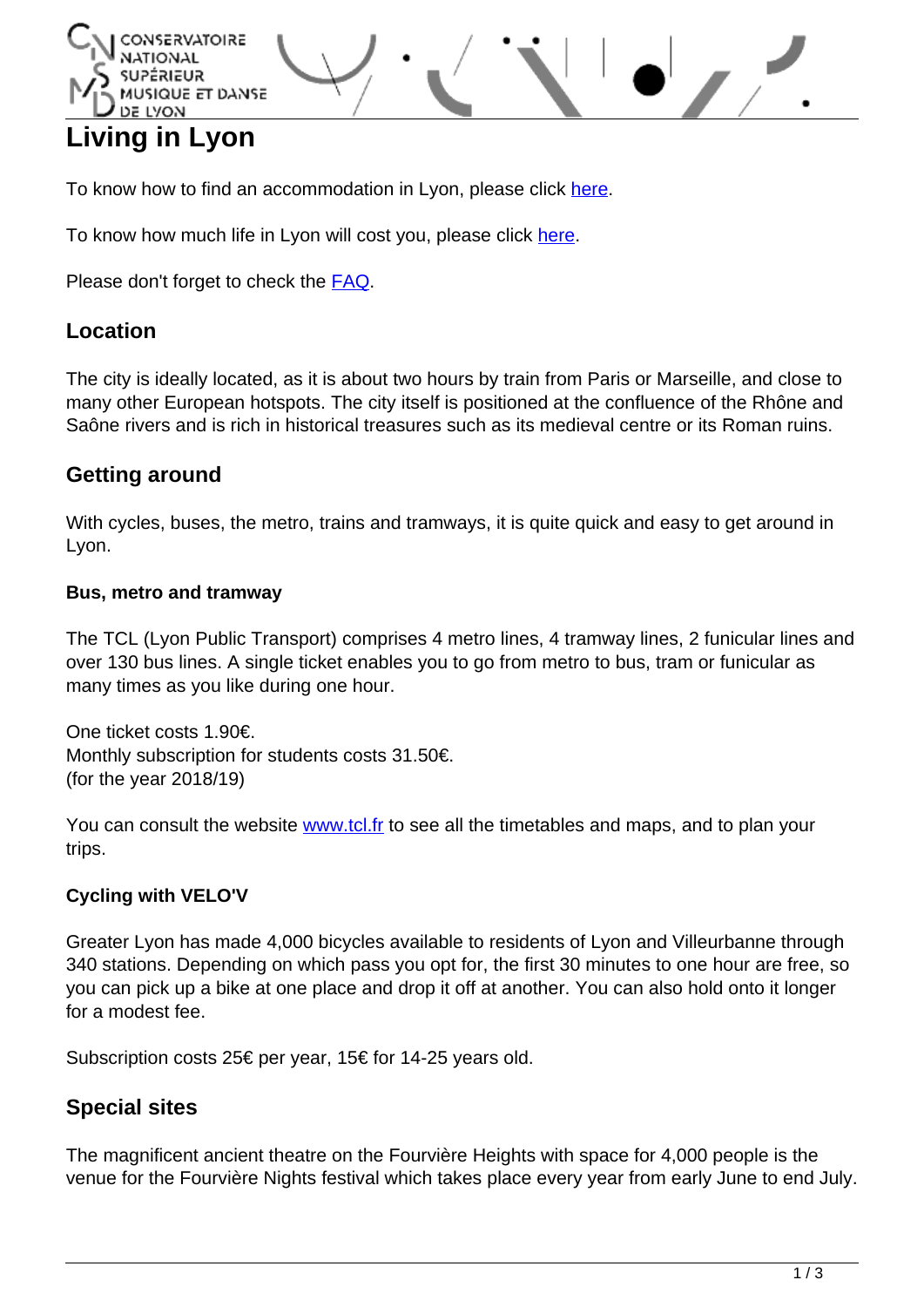MUSIQUE ET DANSE DE LYON

The Old Lyon (Vieux Lyon) is the largest Renaissance area in France and is a magnificent reminder of the splendour of Lyon in the 15th and 16th centuries. The traboules, Lyon's inside passageways connecting one street to another, conceal many architectural curiosities: Renaissance facades, spiral staircases, courtyards opening onto terraced gardens and more. They also sheltered the secret comings and goings by the inhabitants of Lyon during the Occupation. [To know more...](http://www.vieux-lyon.org/webphone/menu-us.htm)

The Croix-Rousse district was built in the 19th century in response to changes in the silkweaving industry brought about by the Jacquard technique. This village within a city sets its own pace with markets, pavement cafés and original events.

The Presqu'île (Peninsula) between the arms of the Rhône and the Saône, was mostly developed in the 19th century when most of the main streets were laid out. It boasts superb administrative and cultural buildings like the City Hall, rebuilt in the 18th century by the architect of Versailles, Jules Hardouin-Mansart, the Museum of Fine Arts, the Célestins Theatre and the Lyon National Opera House.

# **Cultural life**

## **Some main events**

**> Biennale** [www.labiennaledelyon.com](http://www.labiennaledelyon.com)

## **> Fête des Lumières**

## around the 8 December every year

Originally a catholic feast day, 8 December now celebrates a festival of light throughout the city. Many events are organised around light and the city's monuments glow in all their finery.

## **> Les Nuits de Fourvière**

every summer The Ancient Theatre of Fourvière returns to its roots as a place for shows, theatre, dance and music. [www.nuits-de-fourviere.org](http://www.nuits-de-fourviere.org)

## **> Festival Lumière**

This film festival was named in honor of the Lumière Brothers, inventors of the Cinematography. It awards the Lumière Award. [www.festival-lumiere.org](http://www.festival-lumiere.org/)

## **Some places of culture**

Most of them are partner institutions of the CNSMD.

#### **> Opéra National de Lyon**

[www.opera-lyon.com](http://www.opera-lyon.com)